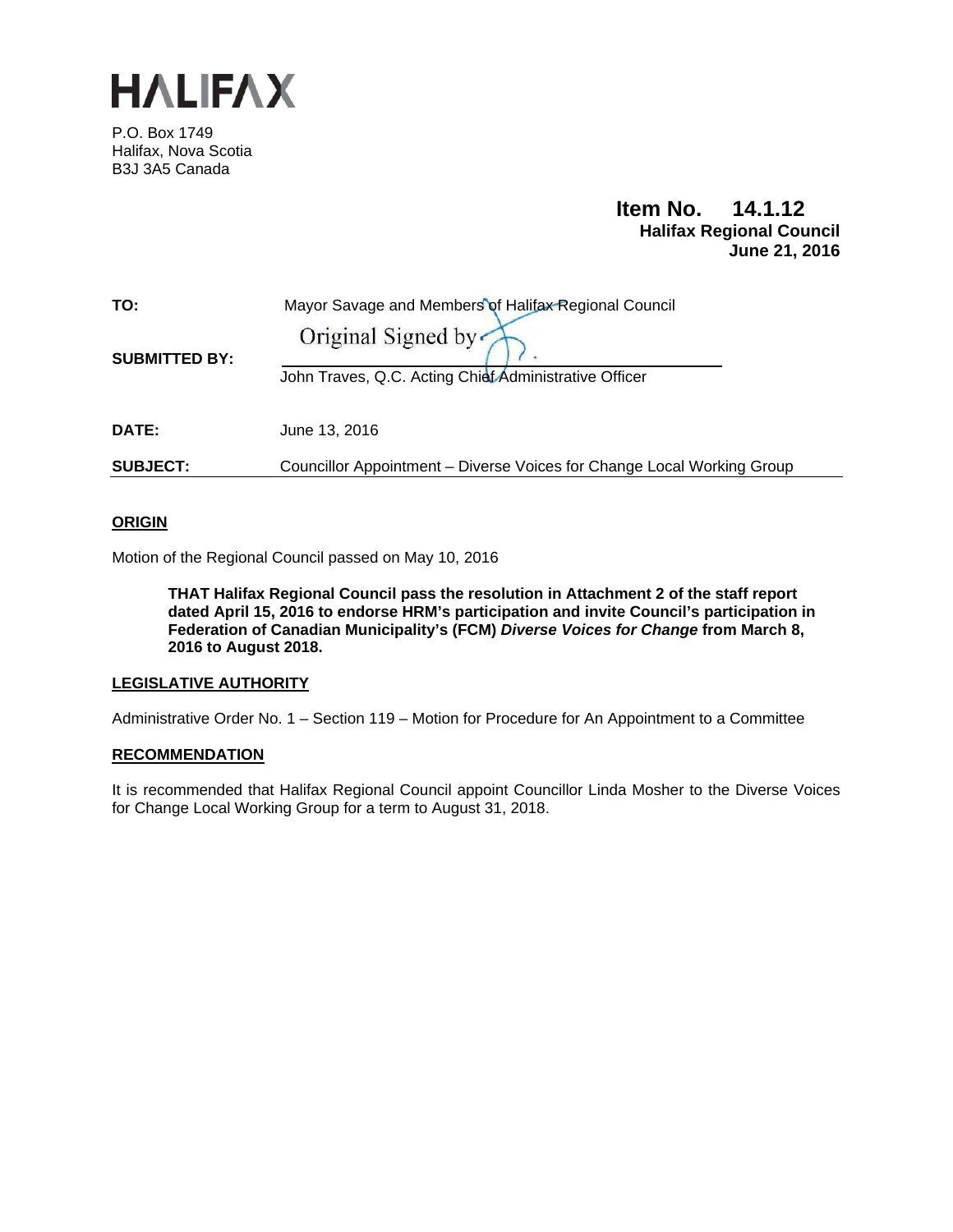## **BACKGROUND**

Halifax Regional Council passed a resolution (Attachment # 1) to endorse HRM's participation and invite Council's participation in FCM's Diverse Voices for Change from March 8, 2016 to August, 2018.

#### **DISCUSSION**

As is practice, the Municipal Clerk's Office put forward an Expression of Interest on June 6, 2016 to all members of Regional Council in regard to serving on the Diverse Voices for Change Local Working Group of which Councillor Linda Mosher was the only respondent to the expression of interest.

This report recommends that Halifax Regional Council appoint Councillor Mosher to the Diverse Voices for Change Local Working Group for a term to August 31, 2018.

#### **FINANCIAL IMPLICATIONS**

There are no budget implications to this report that are not already included in the Operating Budget for 2016-2017.

#### **RISK CONSIDERATION**

Not Applicable.

#### **COMMUNITY ENGAGEMENT**

Not Applicable.

## **ENVIRONMENTAL IMPLICATIONS**

Not Applicable.

## **ALTERNATIVES**

No recommended alternative.

## **ATTACHMENTS**

Attachment # 1 – Resolution passed by Regional Council

|                     | A copy of this report can be obtained online at http://www.halifax.ca/council/agendasc/cagenda.php then choose the |
|---------------------|--------------------------------------------------------------------------------------------------------------------|
|                     | appropriate meeting date, or by contacting the Office of the Municipal Clerk at 902.490.4210, or Fax 902.490.4208. |
|                     |                                                                                                                    |
| Report Prepared by: | Lee Syms, Administrative Clerk Assistant 902.490.6524                                                              |
|                     |                                                                                                                    |
|                     |                                                                                                                    |

Kevin Arjoon, Municipal Clerk 902.490.6456

Report Approval by: